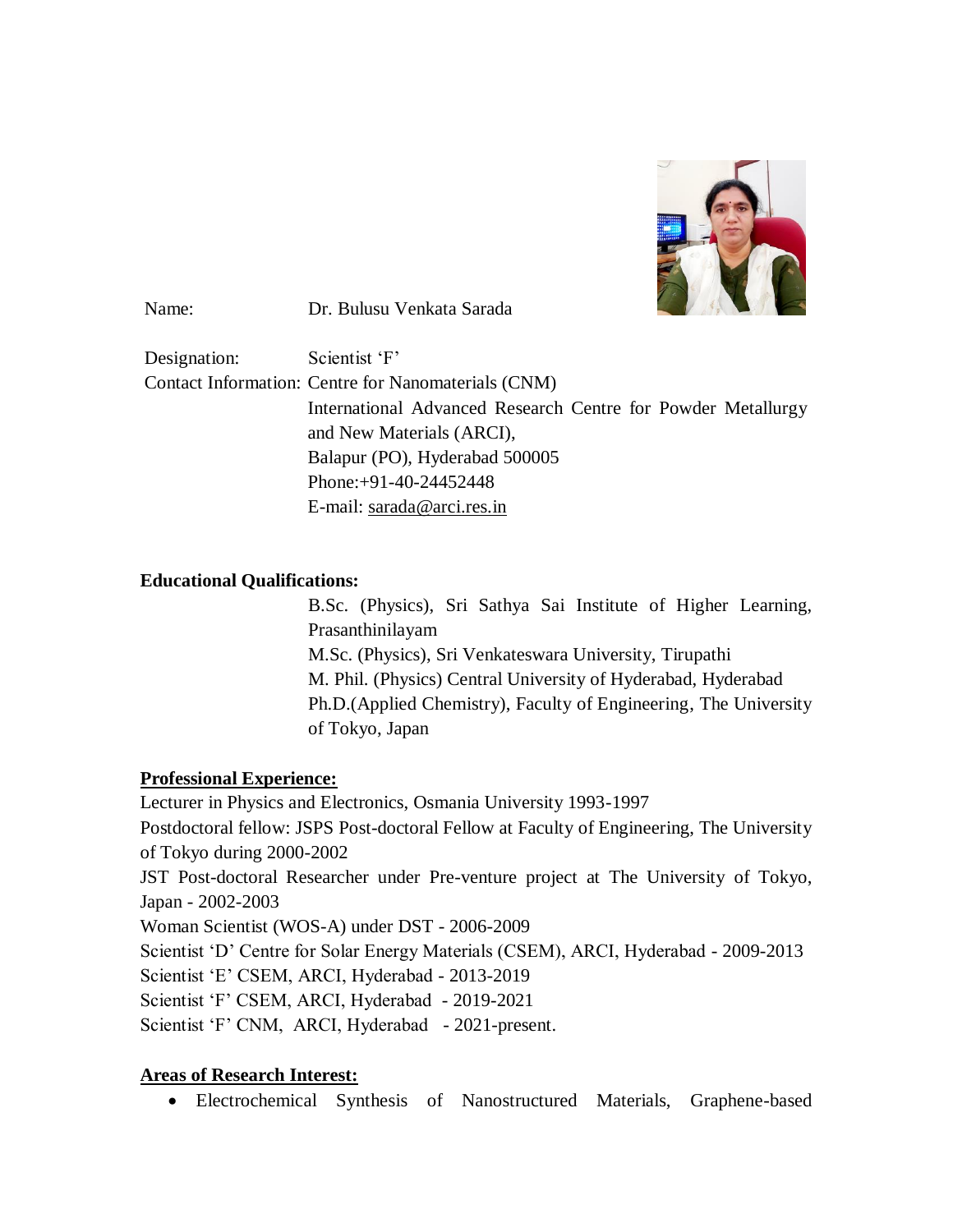Nanocomposites for energy conversion and storage applications

- Metal-oxide based nanostructures for Pseudocapacitor applications
- Materials for Li-S and Na-S batteries
- Nanostructured materials and coatings for Biomedical applications.
- TiO<sub>2</sub> based Nanostructured materials for photovoltaic applications.
- Electrochemical process for nanocoatings in photoelectrochemical applications
- Nanocoatings and UVC based disinfection systems for anti-viral applications.
- Synthesis and Applications of Conducting boron-doped diamond Thin-films and microelectrodes.
- CIGS and CZTS based thin-film Solar Cells by using electrodeposition technique.
- Highly textured and nanotwinned copper foils by pulsed electrodeposition technique

# **Performance indicators**:

Number of publications and proceedings: **61** H-Index: **25** (Scopus) Number of patents (issued/filed): **10** Book Chapters: **5** Technologies transferred: **3** Ph.Ds – Guided 2 (IIT-Hyderabad and University of Hyderabad) and Co-guided 2 more Ph. D. students (University of Tokyo), Ongoing: 2 (IIT-H and NIT-W) Project students: 6 M. Tech. students and 5 B. Tech students. 2 M. Sc. students

## **List of Publications:**

- 1. **Sarada, BV**; Rao, TN; Tryk, DA; Fujishima, A, "Electrochemical characterization of highly boron-doped diamond microelectrodes in aqueous electrolyte" *Journal of The Electrochemical Society*, 146 (4) (1999) 1469-1471.
- 2. Fujishima, A; Rao, TN; Popa, E; **Sarada, BV**; Yagi, I; Tryk, DA, "Electroanalysis of dopamine and NADH at conductive diamond electrodes" *Journal of Electroanalytical Chemistry*, 473 (1-2) (1999) 179-185.
- 3. **Sarada, BV**; Rao, TN; Tryk, DA; Fujishima, A, "Electrochemical detection of serotonin using conductive diamond electrodes" *Chemistry Letters*, 11 (1999) 1213-1214.
- 4. **Sarada, BV**; Rao, TN; Tryk, DA; Fujishima, A, "Electroanalytical applications of conductive diamond electrodes" *New Diamond and Frontier Carbon Technology*, 9 (5) (1999) 365-377.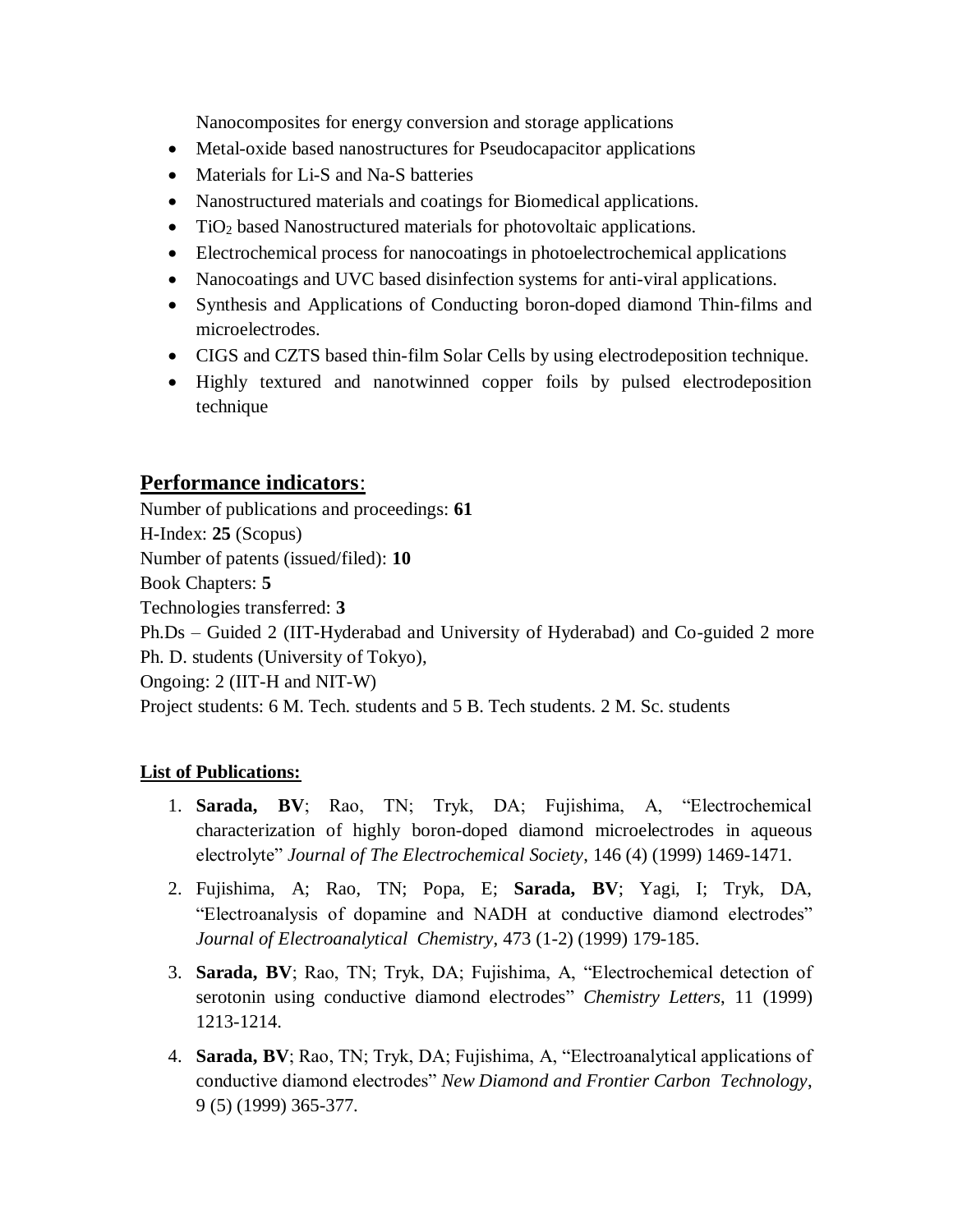- 5. **Sarada, BV**; Rao, TN; Tryk, DA; Fujishima, A, "Electrochemical oxidation of histamine and serotonin at highly boron doped diamond electrodes" *Analytical Chemistry*, 72 (7) (2000) 1632-1638.
- 6. Chailapakul, O; Popa, E; Tai, H; **Sarada, BV**; Tryk, DA; Fujishima, A, "The electrooxidation of organic acids at boron-doped diamond electrodes" *Electrochemistry Communications*, 2 (6) (2000) 422-426.
- 7. Rao, TN; **Sarada, BV**; Tryk, DA; Fujishima, A, "Electroanalytical study of sulfa drugs at diamond electrodes and their determination by HPLC with amperometric detection" *Journal of Electroanalytical Chemistry*, 491 (1-2) (2000) 175-181.
- 8. Rao, TN; **Sarada, BV**; Tryk, DA; Fujishima A., Electrochemical oxidation of sulfa drugs at boron-doped diamond electrodes Conference: 6th International Symposium on Diamond Materials at the 196th Meeting of the Electrochemical-Society Location: HONOLULU, HI Date: OCT 17-22, 1999 Source: DIAMOND MATERIALS VI Book Series: ELECTROCHEMICAL SOCIETY SERIES Volume: 99 Issue: 32 Pages: 507-511 Published: 2000
- 9. **Sarada, BV**; Rao, TN; Tryk, DA; Fujishima A, Electrochemical oxidation of histamine and serotonin at highly boron-doped diamond electrodes, Conference: 6th International Symposium on Diamond Materials at the 196th Meeting of the Electrochemical-Society Location: HONOLULU, HI Date: OCT 17-22, 1999Source: DIAMOND MATERIALS VI Book Series: ELECTROCHEMICAL SOCIETY SERIES Volume: 99 Issue: 32 Pages: 502-506 Published: 2000
- 10. Fujishima, A; Rao, TN; **Sarada, BV**, Electroanalytical applications of bare and modified diamond electrodes Conference: 7th International Symposium on Diamond Materials Location: SAN FRANCISCO, CA Date: SEP 07, 2000, DIAMOND MATERIALS VII, PROCEEDINGS Book Series: ELECTROCHEMICAL SOCIETY SERIES Volume: 2002 Issue: 25 Pages: 127, 2001
- 11. Spataru, N; **Sarada, BV**; Popa, E; Tryk, DA; Fujishima, A, "Voltammetric determination of L-cysteine at conductive diamond electrodes" *Analytical Chemistry*, 73 (3) (2001) 514-519.
- 12. Terashima, C; Rao, TN; **Sarada, BV**; Tryk, DA; Fujishima, A, "Electrochemical oxidation of chlorophenols at a boron-doped diamond electrode and their determination by high-performance liquid chromatography with amperometric detection" *Analytical Chemistry*, 74 (4) (2002) 895-902.
- 13. Rao, TN; Loo, BH; **Sarada, BV**; Terashima, C; Fujishima, A, "Electrochemical detection of carbamate pesticides at conductive diamond electrodes" *Analytical*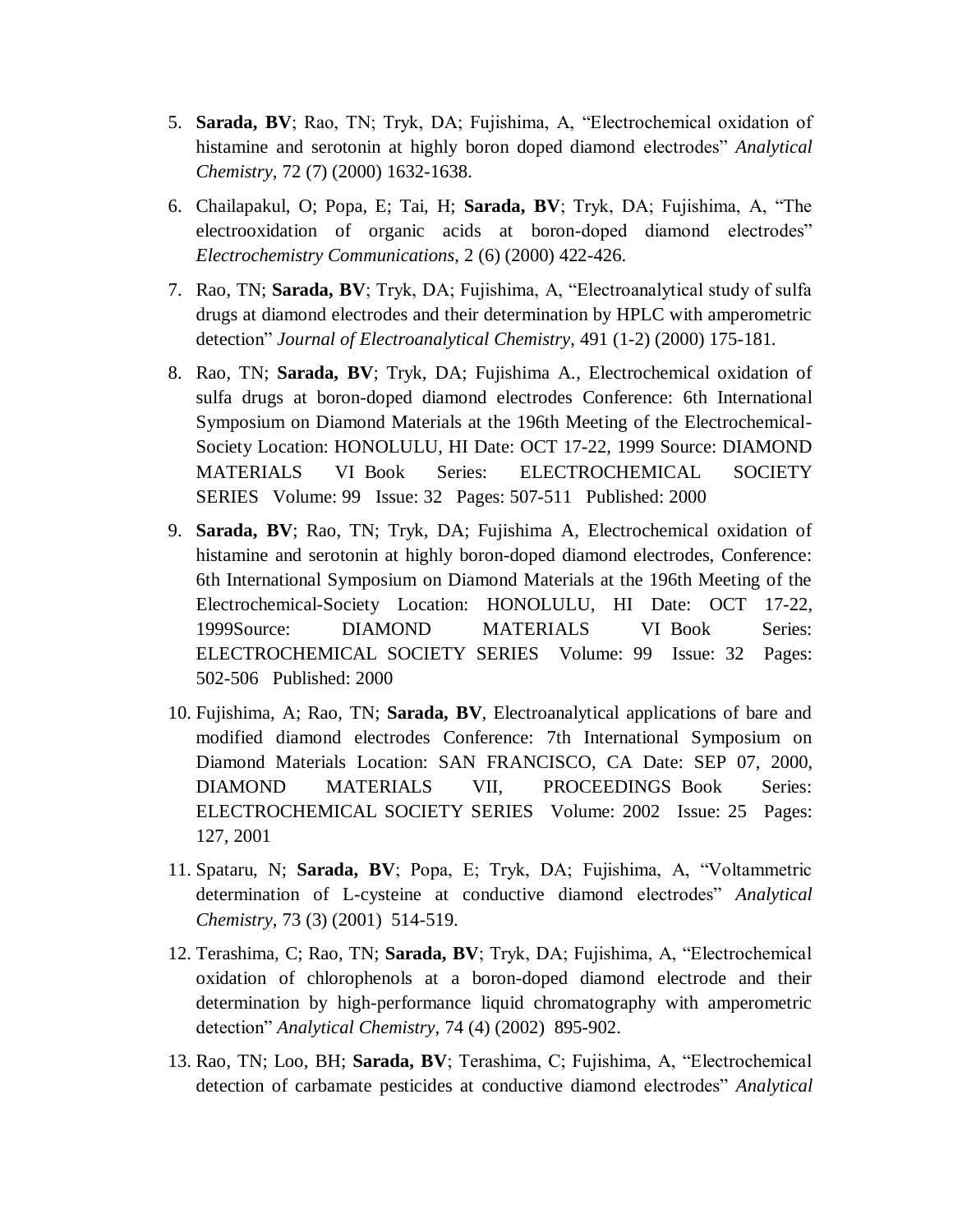*Chemistry*, 74 (7) (2002) 1578-1583.

- 14. Kondo, T; Einaga, Y; **Sarada, BV**; Rao, TN; Tryk, DA; Fujishima, A, "Homoepitaxial single-crystal boron-doped diamond electrodes for electroanalysis" *Journal of Electrochemical Society*, 149 (6) (2002) E179-E184.
- 15. Ivandini, TA; **Sarada, BV**; Terashima, C; Rao, TN; Tryk, DA; Ishiguro, H; Kubota, Y; Fujishima, A, "Electrochemical detection of tricyclic antidepressant drugs by HPLC using highly boron-doped diamond electrodes" *Journal of Electroanalytical Chemistry*, 521 (1-2) (2002) 117-126.
- 16. Spataru, N; **Sarada, BV**; Tryk, DA; Fujishima, A, "Anodic voltammetry of xanthine, theophylline, theobromine and caffeine at conductive diamond electrodes and its analytical application" *Electroanalysis*, 14 (11) (2002) 721-728.
- 17. Chailapakul, O; Siangproh, W; **Sarada, BV**; Terashima, C; Rao, TN; Tryk, DA; Fujishima, A, "The electrochemical oxidation of homocysteine at boron-doped diamond electrodes with application to HPLC amperometric detection" *Analyst*, 127 (9) (2002) 1164-1168.
- 18. Olivia, H; **Sarada, BV**; Shin, D; Rao, TN; Fujishima, A, "Selective amperometric detection of dopamine using OPPy-modified diamond microsensor system" *Analyst*, 127 (12) (2002) 1572-1575.
- 19. Shin, DC; **Sarada, BV**; Tryk, DA; Fujishima, A, "Application of diamond microelectrodes for end-column electrochemical detection in capillary electrophoresis" *Analytical Chemistry*, 75 (3) (2003) 530-534.
- 20. Terashima, C; Rao, TN; **Sarada, BV**; Fujishima, A, "Amperometric detection of oxidized and reduced glutathione at anodically pretreated diamond electrodes" *Chemistry Letters*, 32 (2) (2003) 136-137.
- 21. Terashima, C; Rao, TN; **Sarada, BV**; Spataru, N; Fujishima, A, "Electrodeposition of hydrous iridium oxide on conductive diamond electrodes for catalytic sensor applications" *Journal of Electroanalytical Chemistry*, 544 (2003) 65-74.
- 22. Terashima, C; Rao, TN; **Sarada, BV**; Kubota, Y; Fujishima, A, "Direct electrochemical oxidation of disulfides at anodically pretreated boron-doped diamond electrodes" *Analytical Chemistry*, 75 (7) (2003) 1564-1572.
- 23. Rao, TN; Ivandini, TA; Terashima, C; **Sarada, BV**; Fujishima, A, "Applications of bare and modified diamond electrodes in electroanalysis" *New Diamond and Frontier Carbon Technology*, 13 (2) (2003) 79-88.
- 24. Ivandini, TA; **Sarada, BV**; Terashima, C; Rao, TN; Tryk, DA; Ishiguro, H; Kubota, Y; Fujishima, A, "Gradient liquid chromatography of leucine-enkephalin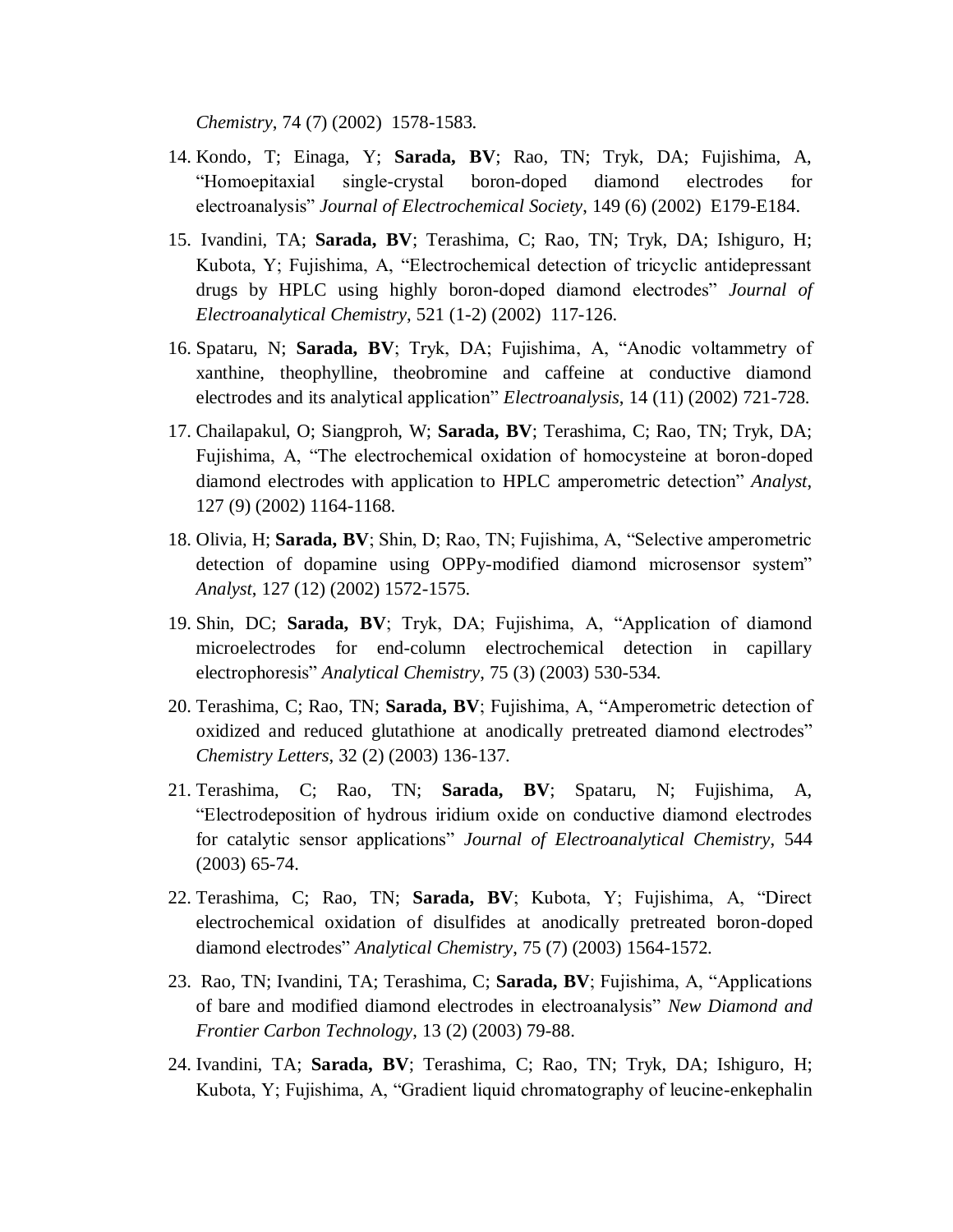peptide and its metabolites with electrochemical detection using highly borondoped diamond electrode" *Journal of Chromatography B-Analytical Technologies in Biomedical and Life Sciences*, 791 (1-2) (2003) 63-72.

- 25. Ivandini, TA; **Sarada, BV**; Rao, TN; Fujishima, A, "Electrochemical oxidation of underivatized-nucleic acids at highly boron-doped diamond electrodes" *Analyst*, 128 (7) (2003) 924-929.
- 26. Olivia, H; **Sarada, BV**; Honda, K; Fujishima, A, "Continuous glucose monitoring using enzyme-immobilized platinized diamond microfiber electrodes" *Electrochimica Acta*, 49 (13) (2004) 2069-2076.
- **27. Sarada B. V**.; Pavithra, CLP; Ramakrishna M.; Rao, TN.; Sundararajan G., "Highly (111) textured copper foils with high hardness and high electrical conductivity by pulse reverse electrodeposition" *Electrochemical and Solid State Letters*, 13(6) (2010) d40-d42.
- 28. Chakravarty, Dibyendu; **Sarada, B. V**.; Chandrasekhar, S. B., Saravanan, K., Rao, T. N., A novel method of fabricating porous silicon, *Materials Science and Engineering A-Structural Materials Properties Microstructure and Processing*, Volume: **528** (2011) **7831-7834**.
- 29. **Sarada B. V**, Radha L., Rao T. N., Surface Plasmon Resonance Enhanced Photoelectrochemical Studies at Gold-modified TiO<sup>2</sup> Nanotube Arrays. *Nanotech Insights*, January, 2012
- 30. **B. V. Sarada**, Ch. L. P. Pavithra, M. Ramakrishna and Tata N. Rao, "Nanostructured copper foils by Pulse Reverse Electrodeposition for Interconnect Applications", *Nanotech Insights*, Volume 4 (2013).
- 31. Sreekanth Mandati, **Bulusu V. Sarada**, Suhash R. Dey and Shrikant V. Joshi, Pulse electrodeposition and characterization of CIGS thin-films for solar applications., Proceedings of ELAC-2013, Fifth ISEAC Triennial International Conference on Advances and Recent Trends in Electrochemistry, Hyderabad.
- 32. Sreekanth Mandati; **Sarada, B V**.; Dey, Suhash R and Shrikant V. Joshi, [Pulsed](http://apps.webofknowledge.com/full_record.do?product=UA&search_mode=GeneralSearch&qid=1&SID=X2S82X2d4a95YUt1FtS&page=1&doc=1)  [Electrodeposition of CuInSe2 Thin Films with Morphology for Solar Cell](http://apps.webofknowledge.com/full_record.do?product=UA&search_mode=GeneralSearch&qid=1&SID=X2S82X2d4a95YUt1FtS&page=1&doc=1)  [Applications,](http://apps.webofknowledge.com/full_record.do?product=UA&search_mode=GeneralSearch&qid=1&SID=X2S82X2d4a95YUt1FtS&page=1&doc=1) *Journal of Electrochemical Society* , **160** (2013) **D173-D177**.
- 33. Sreekanth Mandati, **Sarada, B V**, Suhash R. Dey, and Shrikant V. Joshi, Improved photoelectrochemical performance of Cu(In,Ga)Se2 thin films prepared by pulsed electrodeposition, *J. Renewable and Sustainable Energy*, 5 (2013) 031602.
- 34. Sreekanth Mandati, **Sarada, B V**, Suhash R. Dey, Shrikant V. Joshi, Two-step Pulsed Current Electrodeposition of CIGS Absorber Layers for Thin Film Solar Cells, *Materials Letters*,118 (2014) 158.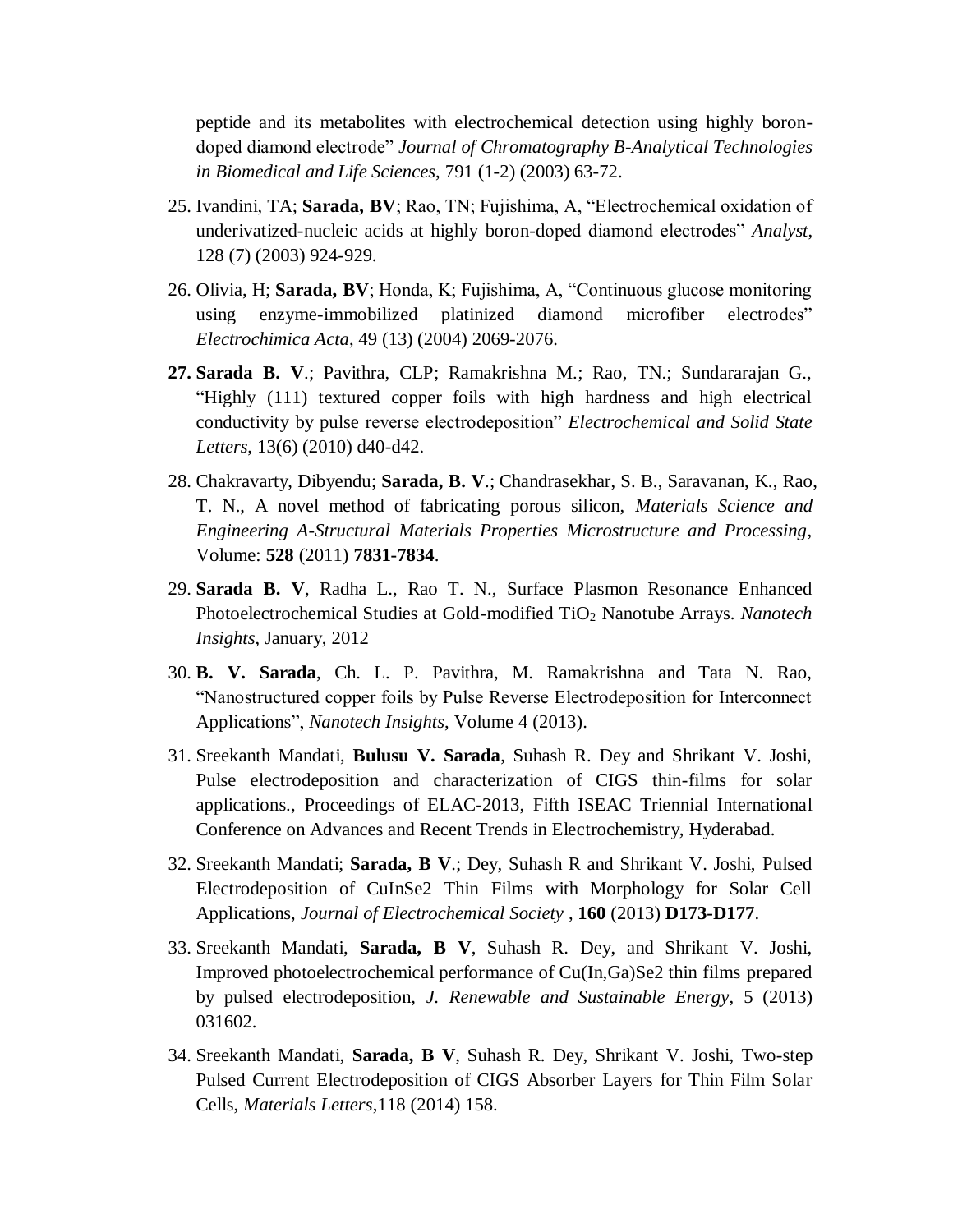- 35. Pavithra Ch.L.P., **Sarada B. V**., Rajulapati K. V., Rao T. N., Sundararajan G., [A](http://www.nature.com/srep/2014/140211/srep04049/full/srep04049.html)  [New Electrochemical Approach for the Synthesis of Copper-Graphene](http://www.nature.com/srep/2014/140211/srep04049/full/srep04049.html)  [Nanocomposite Foils with High Hardness,](http://www.nature.com/srep/2014/140211/srep04049/full/srep04049.html) *Scientific Reports/Nature Publishing Group*, 4 (2014) Article No.4049.
- 36. Sreekanth Mandati, **Sarada B. V.,** Suhash R. Dey, Shrikant V. Joshi Photoelectrochemistry of Cu(In,Ga)Se<sub>2</sub> thin-films fabricated by sequential pulsed electrodeposition, *Journal of Power Sources*, 273 (2014) 149-157.
- 37. Sreekanth Mandati, **Sarada B V**, Suhash R. Dey, Shrikant V. Joshi Cu(In,Ga)Se2/CdS heterojunction with enhanced photoelectrochemical performance and stability – *Electronic Materials Letters*, 11 (2015) 618.
- 38. Ch. L. P. Pavithra**, B. V. Sarada**, M. Ramakrishna, Tata N. Rao, R. Koteswara Rao, G. Sundararajan, Texture-property correlation in copper foils with enhanced mechanical and electrical properties prepared by pulse reverse electrodeposition, *Crystal Growth and Design*, 15 (2015) 4448.
- 39. *Chokkakula L. P. Pavithra***, B. V. Sarada** , Koteswararao V. Rajulapati , Tata N. Rao, G. Sundararajan [Process Optimization for Pulse Reverse Electrodeposition](http://www.tandfonline.com/doi/full/10.1080/10426914.2015.1127938#abstract)  [of Graphene-Reinforced Copper Nanocomposites,](http://www.tandfonline.com/doi/full/10.1080/10426914.2015.1127938#abstract) , *Materials and Manufacturing Technologies*, 31 (11) (2016) 1439.
- 40. E Hari Mohan; **B. V. Sarada**; R. Venkata Ram Naidu; Girish Salian; K. Haridas Anulekha; B. V. Appa Rao and T. N. Rao Graphene-Modified Electrodeposited Dendritic Porous Tin Structures as Binder Free Anode for High Performance Lithium-Sulfur Batteries, , *Electrochimica Acta*, 219 (2016) 701.
- 41. S. Sakthivel, **B. V. Sarada** and Tata Narasinga Rao, Nanomaterials and Coatings for Concentrated Solar Thermal Power (CSP) Applications, *Nano Digest 8th Anniversary Issue 2016.*
- 42. P.M. Pratheeksha, E. Hari mohan , **B. V. Sarada**, M. Ramakrishna; K. Hembram; P.V.V. Srinvas; D. Paul Joseph, S. Anandan, T.N. Rao Core-shell carbon coating strategy for production of bulk carbon coated-conducting LFP for high energy density LIB applications, , *Physical Chemistry Chemical Physics,* 19 **(2017)** 175.
- 43. . Manasa, A. Jyothirmayi, T. Siva, **B. V. Sarada** M. Ramakrishna, S. Sathiyanarayanan, K. V. Gobi , R. Subasri Nanoclay-based Self-Healing, Corrosion Protection Coatings on Aluminum, A356.0 and AZ91 Substrates, S, *Journal of Coatings Technology and Research* 14 (5) (2017) 1195-1208.
- 44. R. Subasri, S. Manasa, Swapnil H. Adsul, **B. V. Sarada**, Micro-Raman Spectroscopic Studies for Evaluation of Self-Healing Property of Corrosion Protection Coatings on Al and Mg alloys, Proceedings of CORCON 2017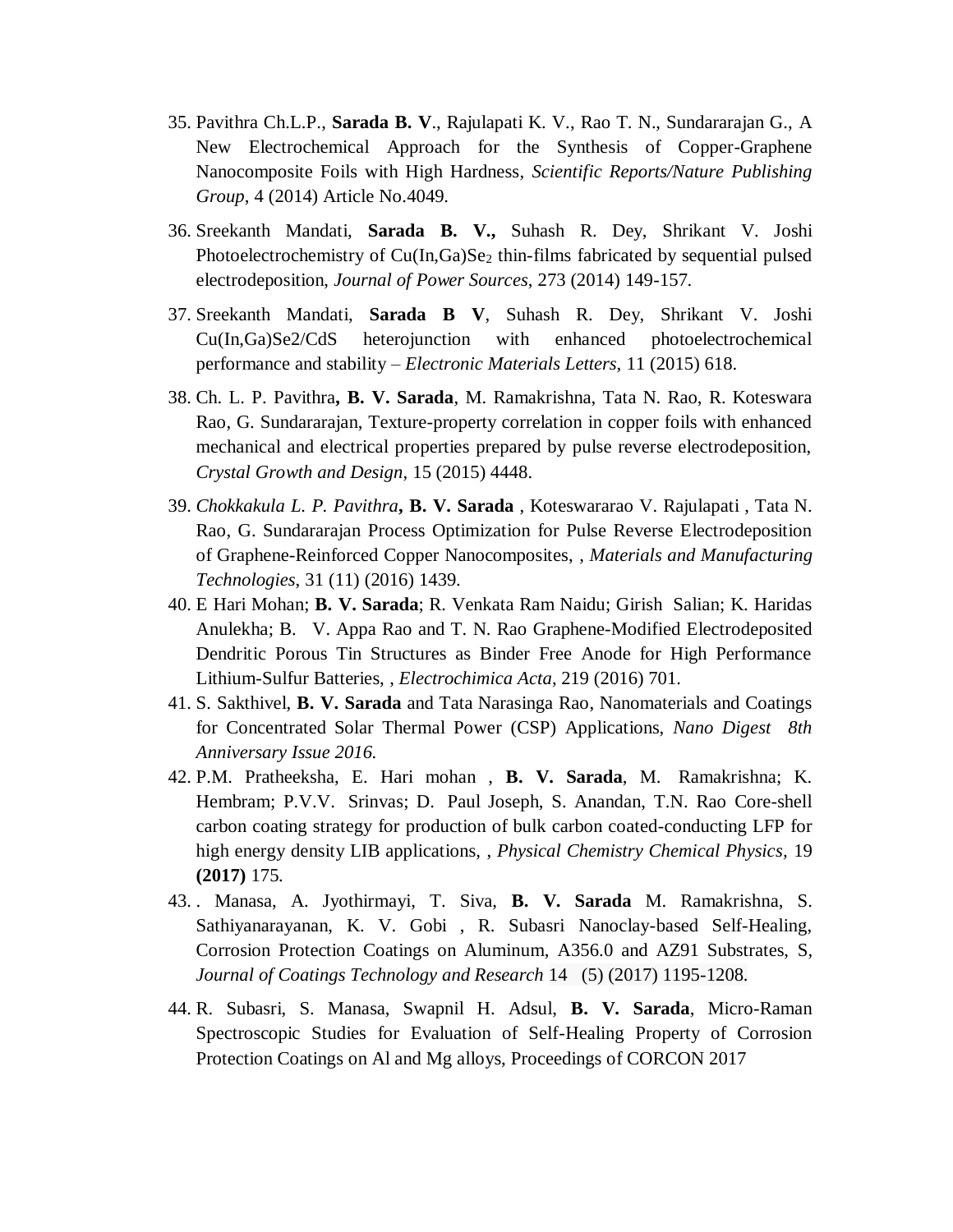- 45. Swapnil H. Adsul, K.R.C. Soma Rajua, **B. V. Sarada** , Shirish H. Sonawanec, R. Subasri, Evaluation of self-healing properties of inhibitor loaded nanoclay-based anticorrosive coatings on magnesium alloy AZ91D, *Journal of Magnesium alloys and Compounds*, 6(3) (2018) 299-308.
- 46. DivyaBoosagulla, Sreekanth Mandati, RamachandraiahAllikayala and **B. V. Sarada**, Room Temperature Pulse Electrodeposition of CdS Thin Films for Application in Solar Cells and Photoelectrochemical cells, *ECS Journal of Solid State Science and Technology,* 7(8) (2018) P440-P446.
- 47. Sreekanth Mandati, Suhash R. Dey, Shrikant V. Joshi and **B. V. Sarada**, Cu(In,Ga)Se<sup>2</sup> Films with Branched Nanorod Architectures Fabricated by Economic and Environmental-friendly Pulse-reverse Electrodeposition Route, *ACS Sustainable Chemistry and Engineering*, 6 (11) (2018) 13787-13796.
- 48. Copper Chalcopyrites for Solar Energy Applications, Sreekanth Mandati, Prashant Misra, **B. V. Sarada** and Tata Narasinga Rao, *[Transactions of The](https://www.scopus.com/sourceid/12149?origin=resultslist)  [Indian Institute of Metals](https://www.scopus.com/sourceid/12149?origin=resultslist)*, 72 (2) (2019) 271-288.
- 49. E. Hari Mohan, Katchala Nanaji, Srinivasan Anandan, **B. V. Sarad**a, Mantripragada Ramakrishna, A. Jyothirmayi, B.V. Appa Rao, Tata Narasinga Rao, One-step induced porous graphitic carbon sheets as supercapacitor electrode material with improved rate capability, *Materials Letters*, 236 (2019) 205–209.
- 50. Nanaji Katchala, Hari Mohan E., **B. V. Sarada**, Varadaraju U.V., Tata N. Rao, Anandan Srinivasan, One step synthesized hierarchical spherical porous carbon as an efficient electrode material for lithium ion battery, *[Materials](https://www.scopus.com/sourceid/28697?origin=recordpage) Letters*, 237 (2019) 156-160.
- 51. Sreekanth Mandati, Suhash R. Dey*,* Shrikant V*.* Joshi and **B. V. Sarada** Twodimensional  $CuIn<sub>1-x</sub>Ga<sub>x</sub>Se<sub>2</sub>$  Nano-flakes by Pulse Electrodeposition for Photovoltaic Applications, *Solar Energy*, 181 (2019) 396.
- 52. Tejassvi Pakki, Hari Mohan E., Neha Y. Hebalkar, A. Jyothirmayi, **B. V. Sarada**, Srinivasan Anandan, Krishna Mohan Mantravadi, Tata N. Rao, Flexible and freestanding carbon nanofiber matt derived from electrospun polyimide as an effective interlayer for high performance Li-S batteries, *Journal of Materials Science*, 54 (2019) 9075.
- 53. S. Mandati and **B. V. Sarada**, Electrodeposited Chalcopyrite CuInGaSe<sub>2</sub> Absorbers for Solar Energy Harvesting, *Materials Science for Energy Technologies* 3, 440 (2020).
- 54. S. Mandati, P. Misra, B. Divya, T. N. Rao, and **B. V. Sarada**, Economic Pulse Electrodeposition for Flexible CuInSe<sup>2</sup> Solar Cells, *Materials for Renewable and Sustainable Energy* 9(3), 1 (2020).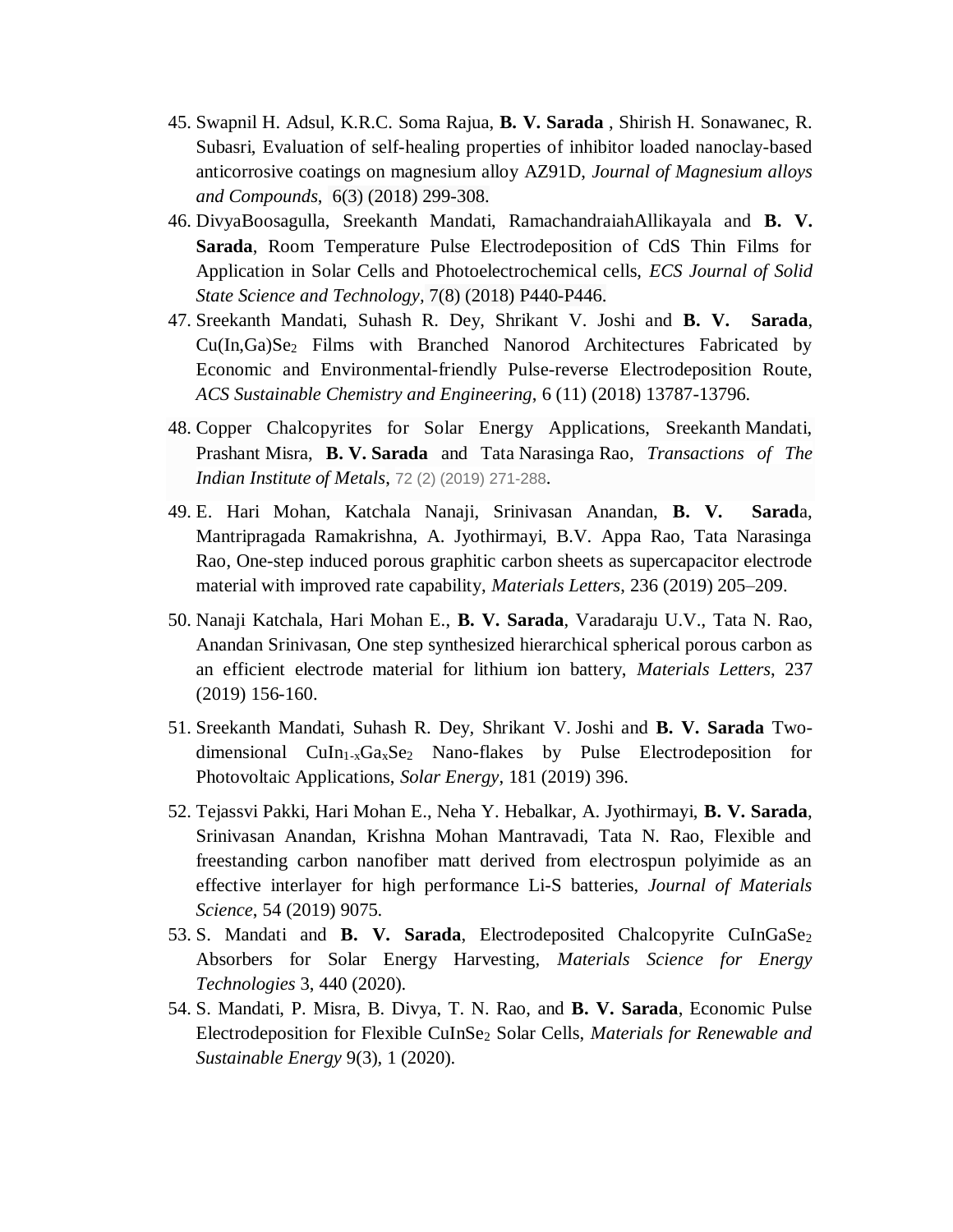- 55. Fight Against COVID-19: ARCI's Technologies for Disinfection, **B. V. Sarada**, R. Vijay, R. Johnson, T. Narasinga Rao and G. Padmanabham, *Transactions of The Indian National Academy of Engineering*, Invited Article (2020} 349-354.
- 56. P. Samhita, K. Nanaji, S. Mandati, T. N. Rao, S. K. Martha and **B. V. Sarada**, Electrodeposited NCO Nanosheets with Oxygen Vacancies: An Efficient Electrode Material for Hybrid Supercapacitors, *Batteries and Supercapacitors*, 2020, 3, 1209– 1219.
- 57. P. Misra, S. Mandati, T. N. Rao and **B. V. Sarada**, A multi-layer Cu-In-Ga precursor sputtering approach for improving structural quality of selenized CIGS absorber layer, *Materials Today Proceedings*, Article in Press, <https://doi.org/10.1016/j.matpr.2020.09.545>
- 58. P. Misra, S. R. Atchuta, S. Mandati, **B. V. Sarada**, T. N. Rao and S. Sakthivel, A non-vacuum dip coated  $SiO<sub>2</sub>$  interface layer for fabricating CIGS solar cells on stainless steel foil substrates, Solar Energy, [214](https://www.sciencedirect.com/science/journal/0038092X/214/supp/C) (2021) 471-477.
- 59. S. Mandati, P. Misra, B. Divya, T. N. Rao, and **B. V. Sarada**, Solar Energy Harvesting through Photovoltaic and Photoelectrochemical means from Appositely Prepared CuInGaSe2 Absorbers by Low-cost and Environmentally Benign Pulse Electrodeposition Technique, *Industrial & Engineering Chemistry Research (ACS)*, **Accepted.**
- 60. Unique combination of nanocrystalline Co-Cu-Fe-Ni-Zn soft magnetic thin films: An advancement in high entropy alloys, Suhash Ranjan Dey, Chokkakula L. P. Pavithra, Reddy Kunda Siri Kiran Janardhana; Kolan Madhav Reddy; Chandrasekhar Murapaka; Joydip Joardar, **B. V. Sarada**; Rameez R. Tamboli; Yixuan Hu; Yumeng Zhang; Xiaodong Wang, *Scientific Reports* (**Accepted**).
- 61. Nanaji, Katchala; Tata, Narasinga Rao; **B. V. Sarada**; Varadaraju, Upadhyayula; Srinivasan, Anandan A Novel Approach to Synthesize Porous Graphene Sheets by using Potassium Hydroxide as Pore Inducing Agent as well as a Catalyst for Supercapacitors with Ultra-Fast Rate Capability, *Renewable Energy (***Accepted***)*.
- 62. Electrodeposited Manganese Oxide based Redox Mediator Driven 2.2 V High Energy Density Aqueous Supercapacitor, Samhita Pappu, Tata N. Rao, Surendra K. Martha, **B. V. Sarada**, *Energy*, Under Revision.
- 63. Pulse electrodeposited zinc sulfide as an eco-friendly buffer layer for the cadmium-free thin-filmsolar cells, Divya Boosagulla, Sreekanth Mandati, Prashant Misra, Ramachandraiah Allikayala and **B. V. Sarada**, Under Review.
- 64. Role of Tartaric acid in Growth Mechanism of Pulse Electrodeposited CdS and ZnS Thin Films, Divya Boosagulla, Sreekanth Mandati, Ramachandraiah A and **B. V. Sarada,** *Thin Solid Films***,** Under Revision.

#### **List of Book chapters:**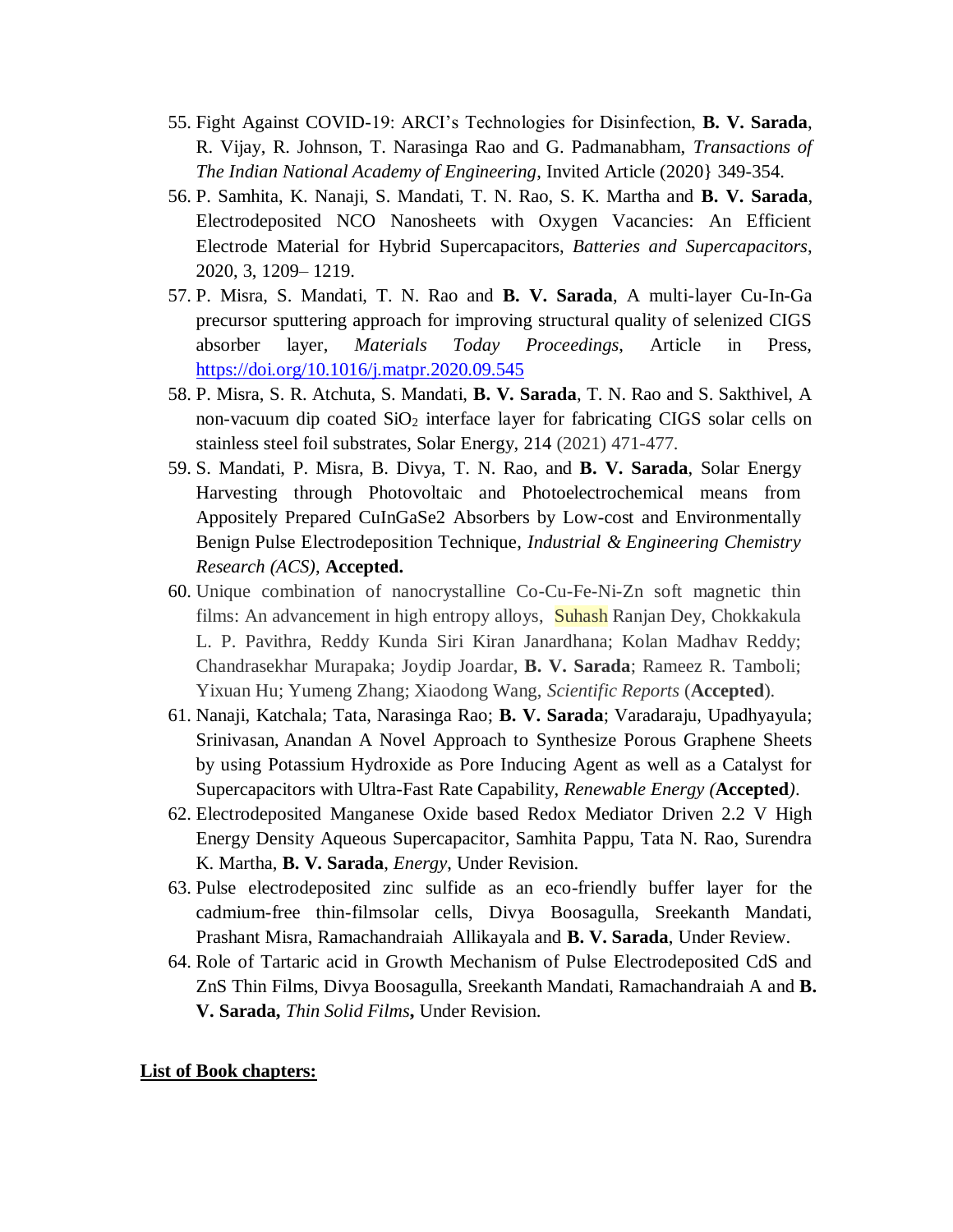- **1. B. V. Sarada**, Terashima, C, Ivandini T A, Rao, T N, Fujishima, A, "Diamond Electrochemistry", Elsevier B V, 2005
- 2. Olivia, H, **B. V. Sarada**, Rao, T N, Fujishima, A, "Diamond Electrochemistry", Elsevier B V, 2005
- 3. Nanomanufacturing for Aerospace Applications, S. Anandan, H. Neha, **B. V. Sarada**, T. N. Rao, *Aerospace Materials and Technologies*, Edited by: **Prasad**, N. Eswara, **Wanhill**, R. J. H, Volume 2, 2016. Pp85.
- 4. Sreekanth Mandati, Suhash R. Dey, Shrikant V. Joshi and **B. V. Sarada**, Pulsed Electrochemical Deposition of CuInSe<sub>2</sub> and Cu(In,Ga)Se<sub>2</sub> Semiconductor Thin Films, *Semiconductors - Electrochemical Growth and Characterization*. ISBN no: 978-953-51-5589-8, 109-132, (2018).
- 5. Sustainable Photovoltaics, David Ginley, Rakesh Agrawal, **-----, Bulusu Sarada**, -----, Juzer Vasi, Yanping Wang, and Yue Wu, [Lecture Notes in Energy](https://www.scopus.com/sourceid/21100248895?origin=resultslist) 39. 25, Ginley D., Chattopadhyay K. (eds) Solar Energy Research Institute for India and the United States(SERIIUS), Springer, Cham.https://doi.org/10.1007/978-3-030- 33184-9-2

#### **List of Patents:**

- **1.** [Method for measuring concentration of subject material using conductive diamond](http://apps.webofknowledge.com/full_record.do?product=UA&search_mode=GeneralSearch&qid=1&SID=X2S82X2d4a95YUt1FtS&page=1&doc=6)  [electrode, and apparatus for the same](http://apps.webofknowledge.com/full_record.do?product=UA&search_mode=GeneralSearch&qid=1&SID=X2S82X2d4a95YUt1FtS&page=1&doc=6) Patent Number: **JP2004101437-A; 2002**
- **2.** Method for measuring analyte concentration using conductive diamond electrode and apparatus therefor, **JP3703787-B2** Publication date: 2004
- **3.** Detection method of inspection compound, and diamond electrode and device used therefore. Patent Number: JP2003121410, Publication date: 2003-04-23
- **4.** Electrochemical Assay using an electroconductive diamond coated electrode, and electrochemical assay system based thereon. Patent Number: **EP1055926A2.**
- **5.** Method for determining concentration of xanthin type compound and sensor for use therein. **WO0198766A1, JP2002504478-X**: 2001
- **6.** Flow cell for electrochemical measurement and electrochemical measuring device, **JP2001050924-A, 1999**
- **7.** Electrochemical analysis using electrode coated with conductive diamond, and electrochemical analysis system therewith. **CN1278063-A, 2000**
- **8.** Novel copper foils having high hardness and conductivity and a pulse reverse electrodeposition method for their preparation**. Indian Patent granted: 306501 (2019)**
- **9.** An Improved method of preparing bulk porous silicon compacts. Indian patent filed. **IN201100912-I1**